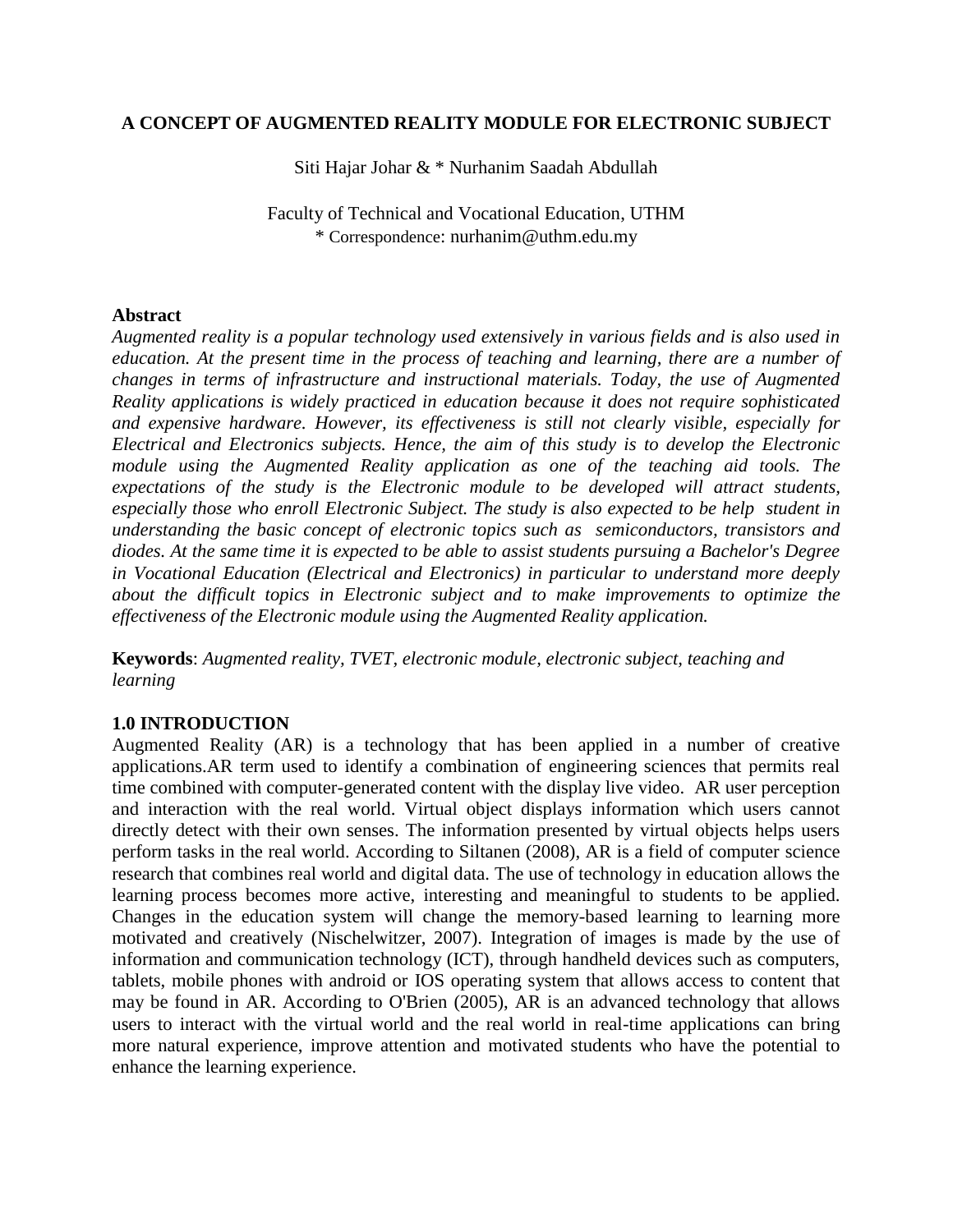## **2.0 PRODUCT DEVELOPMENT MODEL**

In this study, the models used are Model ADDIE for AR of this development. ADDIE model is divided into five phases, namely, phase analysis, phase were clean, development phase, implementation phase and phase of the evaluation.

## **2.1 Phase 1: Analysis**

Analysis phase was needed is the first phase in the ADDIE model. In this phase, the target group, the problems that exist and the troubleshooting steps are identified in advance. The scope and objective of the study were also setin this phase. This phase is important because through this phase, information is needed in the development and implementation of this study can be obtained. The information obtained will be evaluated and reviewed. The first step is to identify the problem. To identify the problems that exist, two methods have been used, namely, thrombosis and method of reading from past research. By reading from past research, problems faced by students in the teaching and learning process for Electronic subjects were identified. By reading also no more use of Augmented Reality in education, especially in technical and vocational education in Malaysia. The information obtained is by reading journals, theses, books and the internet. Since this application is no longer used in the field of technical and vocational education, especially in the Electronic subjects 1, the initial target of the study carried out among two year students studying Bachelor of education Vocational (electrical and electronics). This is because the subject Electronic 1 included in the compulsory subjects in students year 2 a Bachelor of Vocational Education (electrical and electronics). The next method is the method of interview with students who have taken the subject. A session of interviews was conducted with a few students who have taken the subject Electronic 1 to obtain comment from them about problems encountered during the process of teaching and learning the subject take place. The result of the interview, conclude, students are hard to remember and understand the subject Electronic 1, especially for difficult topics such as the Transistor and Diode. In addition, the students are hard to memorize symbols, features, function of the transistor and diode and ABBM used cannot attract students to understand and remember the sub topics concerned.

### **2.2 Phase 2: Design Phase**

After successful analysis, design phase will be done. This phase of the process to build more graphic designs, video, audio, text and pictures for the following topics. This phase also takes into account the requirements of hardware and software that will be used by developers as well as users, namely students. Hardware and software is imperative in developing an application development. It is also defined as a group of commands for controlling, managing and supporting activities and computer system. The hardware consists of components can be controlled physically. Examples of hardware used by developers, is that laptop computers are one of the hardware used in this AR development. It is a necessity of a material in which all software will be downloaded in this laptop to launch the process of the development of AR is. Next is the printer one of the devices that are able to produce printed materials such as reports and documents. The printer can print plain paper (A4) paper or a variety of measurements. The printer used in this development to print front page showing that contains "Zap Code" for the purpose of scanning. The others are smart phones that let users install the sophisticated applications in it such as Android, or Windows Phone. Smartphones to be used in the development of this to scanning to target Jeff marker and video and multimedia elements are displayed on the screen smartphone. While the software did use application Zappar. Zappar need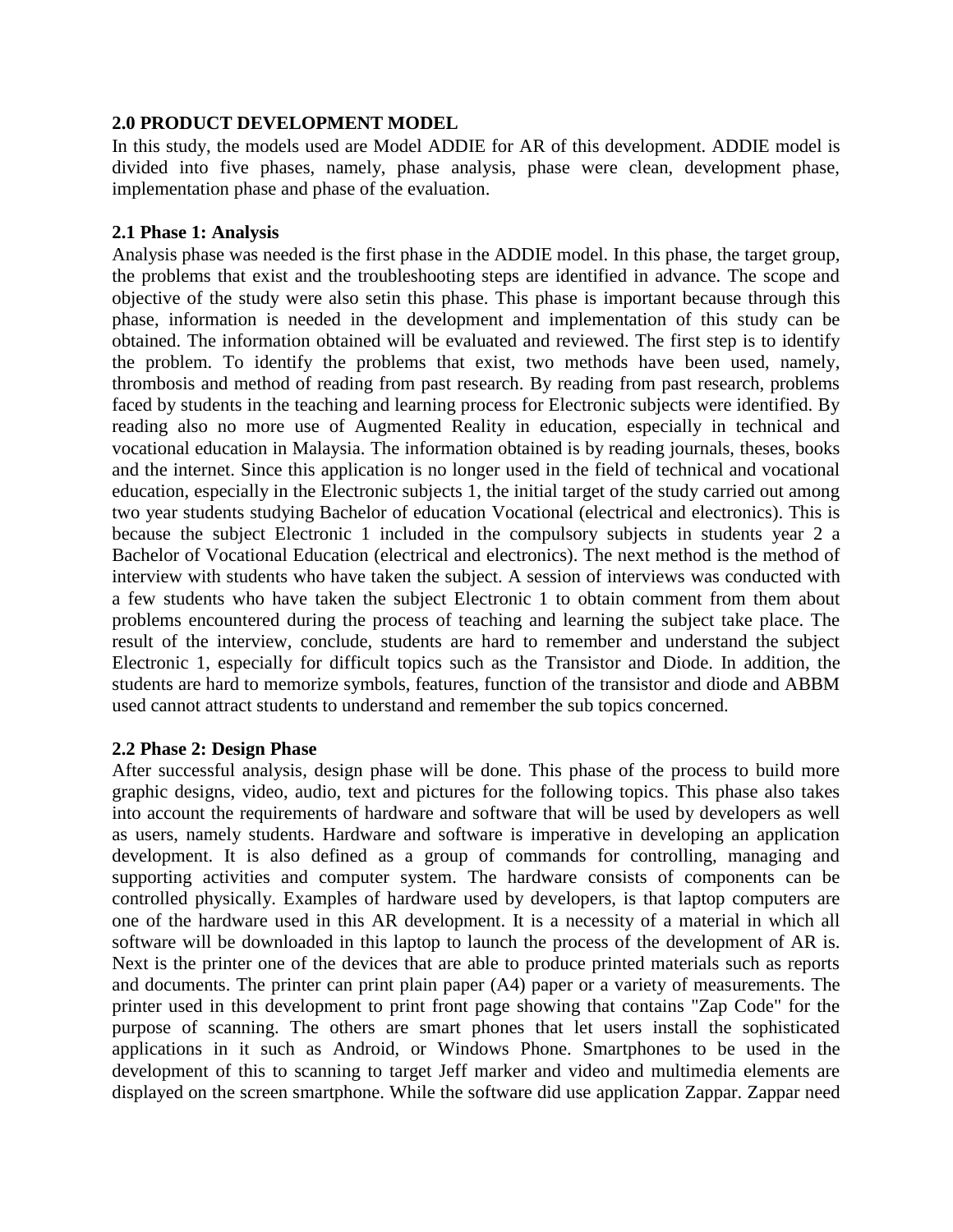to download app on Appstore for developers PlayStore to integrate elements developed to become AR like video, graphics and audio.

## **2.3 Phase 3: Development Phase**

Development phase is executed after the design phase has been completed. This phase involves a number of activities involving the development of interface applications, content development, development of multimedia elements such as text, graphics, audio and video. The development phase is carried out based on from storyboard produced at design phase. Development of the interface is the main page that influence students use the users modules to be produced as shown in figure 1. The interface design is very important because it involves an initial picture of the module against the students. The development process of this interface should be implemented cautiously so that it fits with the theme Electronic 1 subjects and in accordance with the target students. Next is the development of content. Content development will be carried out carefully. The content of the Electronic module must be compliant Electronic syllabus 1. This process should be carried out carefully so that the objective of the study is inaccessible. Last but not least is the development of multimedia elements. Multimedia elements are an important element in the development of the electronic module 1 using an Augmented Reality app, this module contains a lot of multimedia elements to produce a method of learning more fun among students especially in understanding components difficult. Between multimedia elements contained in the Electronic module 1 this is video, graphics, audio and text. Text elements are also not included too much in this module as is feared to cause feeling bored to students. Graphic elements will also be included, namely, images of beautiful and interesting included in order to attract students. The quality of graphics that effectively able to increase student motivation and stimulation of students to continue the current session focus on teaching and learning.



Figure 1: Interface of module